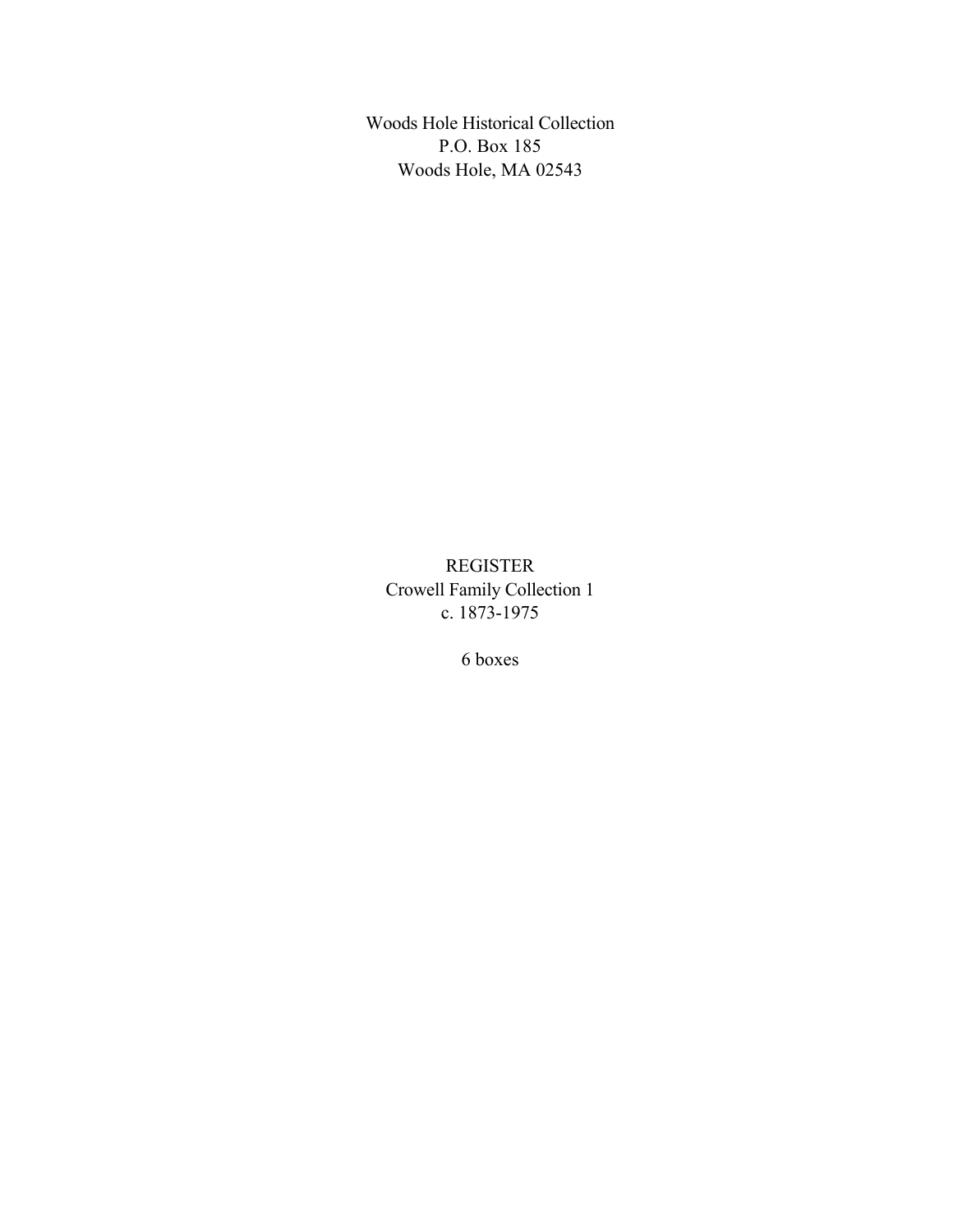#### **Crowell Family Collection 1**

#### **History**

The family of Azariah Crowell descended from John Crowe who immigrated from England to Charlestown, Massachusetts in 1635. In January, 1639, the Old Colony Court granted John Crowe lands in a section of Yarmouth, Massachusetts which is now East Dennis.

Azariah's father, Captain Prince Sears Crowell, was a member of the seventh generation descended from John Crowe. He was the son of David Crowell of East Dennis and his wife, Persis Sears. Captain Crowell was born on November 13, 1813 in East Dennis and died November 5, 1881 while still a resident of East Dennis. His death occurred in Boston, Massachusetts, where he traveled frequently on business. He married Polly Dillingham Foster July 26, 1835 in East Dennis. The couple had eight children: Persis Sears, Prince Freeman, David, Christopher Columbus, Azariah Foster, Emma Lauraetta, Edwin Dillingham, and Evelyn.

His was a Quaker family and as a youth Prince Sears attended the Quaker Seminary on Spring Hill in Sandwich, Massachusetts. When he became old enough to go to sea, Prince served as supercargo on sailing vessels of which his father was captain. As supercargo, Prince was in charge of the buying and selling of the ship's cargo. Prince eventually became captain of various vessels trading up and down the coast of the United States as well as England and Europe. His experience had taught him how to trade goods in foreign parts. The cargo of his ships was mostly cotton from southern United States ports.

Captain Crowell was bothered by transporting and trading cotton which was the result of the labor of slaves. Because of his Quaker upbringing, he did not believe in slavery. He had become an ardent abolitionist. When his shipping business took him to New Orleans, he was in danger since he was a contributor and subscriber to the Liberator, an antislavery magazine, and an acquaintance of many well known abolitionists.

When Methodism swept Cape Cod, the Captain's family joined the Red Top Methodist Church in Brewster. However when they found this church was not abolitionist, they left the Red Top Church to found a church in East Dennis. While the members of this new church were against slavery, they would not allow a former slave to come speak in the church. The Captain, who did not agree with this decision, became upset and took his pew out of the church.

At the age of 33, Captain Crowell made a trading trip to the Far East. He left in February of 1846 and returned the following October. Raisins, tobacco and fish were some of the goods in his cargo. This was a very successful trip for the Captain. He did not go to sea again, but he continued his association with shipping by holding shares in or becoming the sole owner of many vessels. He also became one of the backers of the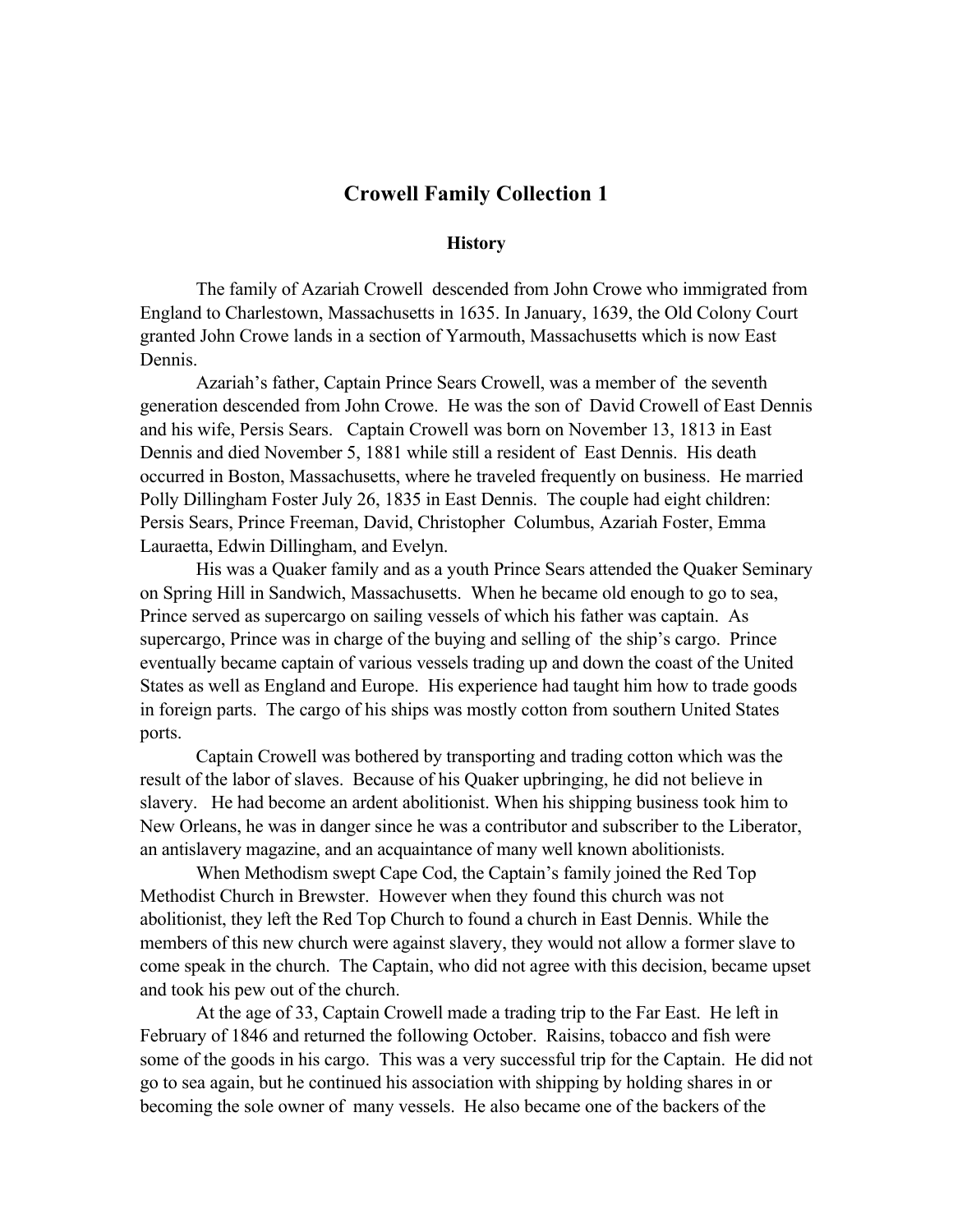Shiverick Boatyard in Dennis.

After he left the sea, the Captain was involved in many ventures outside the shipping business. He started the first salt works in Boston. He was part owner and first president of the Pacific Guano Factory in Woods Hole, Massachusetts He was instrumental in starting the Old Colony Railroad. This railroad was needed to service the guano factory in Woods Hole. He was also president of the Bank of Cape Cod..

Captain Prince Sears Crowell's son, Azariah, was born June 21, 1846 in East Dennis, Massachusetts, and died June 8, 1918 in Woods Hole, Massachusetts. He was married twice. His first wife was Hannah D. F. Eldridge, whom he married November 21, 1867 in Falmouth, Massachusetts. Azariah and Hannah had three children: William Foster, Persis Addy, and Owen Eldridge. Hannah died December 17, 1872. On September 6, 1876, Azariah married Mercy Freeman Allen in Harwich. They had 6 children: Hannah Cecile, Azariah Foster, Mertie, Prince Sears, Elisha Allan, and Polly Lauraetta.

Azariah moved to Woods Hole in 1867 to work as chief chemist at the Pacific Guano Factory. His father was one of the founders of the company and its first president. Azariah held his position as chemist for more than 20 years. In 1874, in addition to his work at the factory, he began Woods Hole's first wholesale and retail fish market in partnership with Isaiah Spindell, a partnership which lasted until 1890. Azariah was also associated with the Bay and Woods Hole Weir companies, and the Net Fisherman's Association , of which he was treasurer. Along with Spindell, Crowell helped the U. S. Fish Commission, now the National Marine Fisheries Service, obtain land for its laboratory.

The son of Azariah, Prince Sears Crowell was born December 24, 1881 in Woods Hole, and died February 4, 1972 in that same village. He married Ethel Moody June 24, 1908 in Natick, Massachusetts. Prince and Ethel settled in Natick and had three children: Prince Sears, Jr., Persis, and Olive.

Before his marriage, Prince attended Brown University for one term and then spent two and a half terms at Massachusetts Institute of Technology. His field was industrial chemistry. When he left the university, he worked in the field of fabric dyeing. His first job was at the Farberfabriken von Eberfield Co., a well known German dyeing company, in Boston. He remained with the company until World War I, when it left the United States. He then went to work as a chemist with the Markin Chemical Company. In 1930, he left the Markin Co. and went to work for the Enterprise Dye Works and Finishing Co. of Woonsocket, R. I. He worked there as superintendent until his retirement in 1955.

In order to be closer to his work, Prince moved his family from Natick to Franklin, Massachusetts when he took the position with Enterprise. However, every summer was spent in Woods Hole, where Prince engaged in his passion for sailing and racing 18' Knockabouts. Upon his retirement, Prince and Ethel moved permanently to Woods Hole. Prince continued to sail and race, winning two National Knockabout Championships (1961, 1965).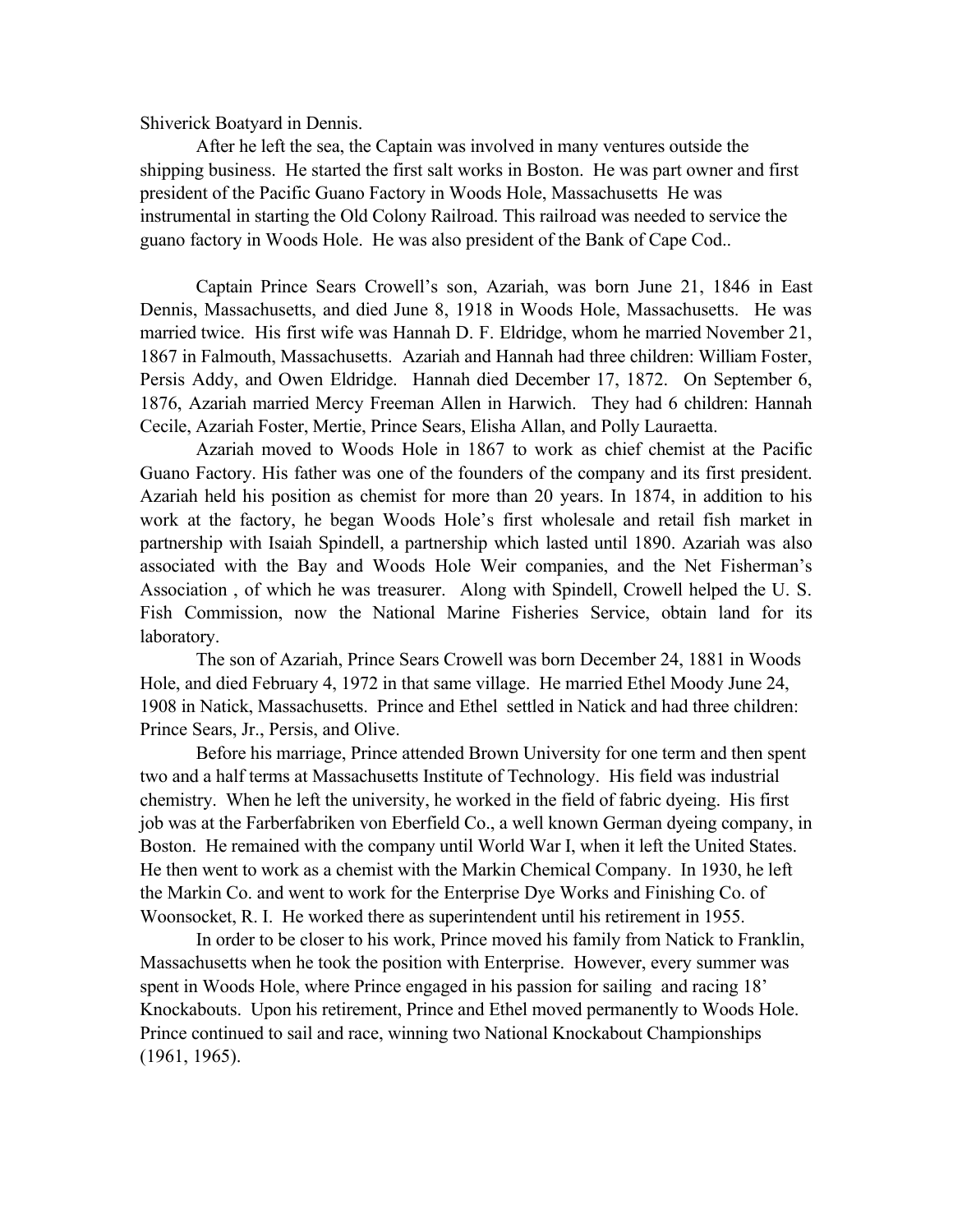# **Crowell Family Collection 1**

#### **Scope**

ca. 1873 - 1975

The papers of Azariah Foster Crowell (1846-1918), chemist, make up the bulk of this collection and cover the period ca. 1873-1893. Among his papers are personal letters and financial records which include the handling of the estate of his father, Captain Prince Sears Crowell (1813-1881), and selected material from the records of the Pacific Guano Co. Of particular interest is the correspondence (1881-1882) of Azariah representing Isaiah Spindel & Co. and Spencer Fullerton Baird (d. 1887), first commissioner of Fish and Fisheries. These two men were negotiating the acquisition of Woods Hole property by the U. S. Commission, Fish and Fisheries, for the establishment in Woods Hole of a permanent station to serve as a depot for the Commission. Materials relating to the Bay and Woods Hole Weir companies, and the Net Fisherman's Association are the result of Azariah's association with these enterprises. Included also are the plans for the Crowell house, built by Azariah in 1871. This house was built in the center of Woods Hole and is now owned by the Woods Hole Oceanographic Institution, which has preserved its unique interior decorations.

In addition this collection has papers arising from the activities of Azariah's children. There are recollections of the town of his youth dictated by Prince Sears Crowell (1881-1972); letters and notes relating to Prince's study of the Pacific Guano Company; and Prince's correspondence with Mystic Seaport in which he supplied information relating to the Spritsail, a boat that was generally used by Woods Hole people for fishing and transportation. Also in this collection, are scattered papers of Polly Lauraetta Crowell (1886-1969) and Azariah F. Crowell Jr. (1879-1945). A family Bible with entries for births, marriages, and deaths from 1846 to 1975 is also included in this collection.

The researcher is directed to the Baker Library, Harvard University Business School , for the records of the Pacific Guano Company. More information on the Crowells may be found in this repository which has the records of the First Orthodox Congregational Society of Woods Holl with which Polly Crowell was associated for many years as well as the Crowell Family Collection 2. The WHHC also has digital photo files of Crowell House, Water St., Woods Hole, 862 – 890, and Crowell family photos and local scenes, 3654 – 3686.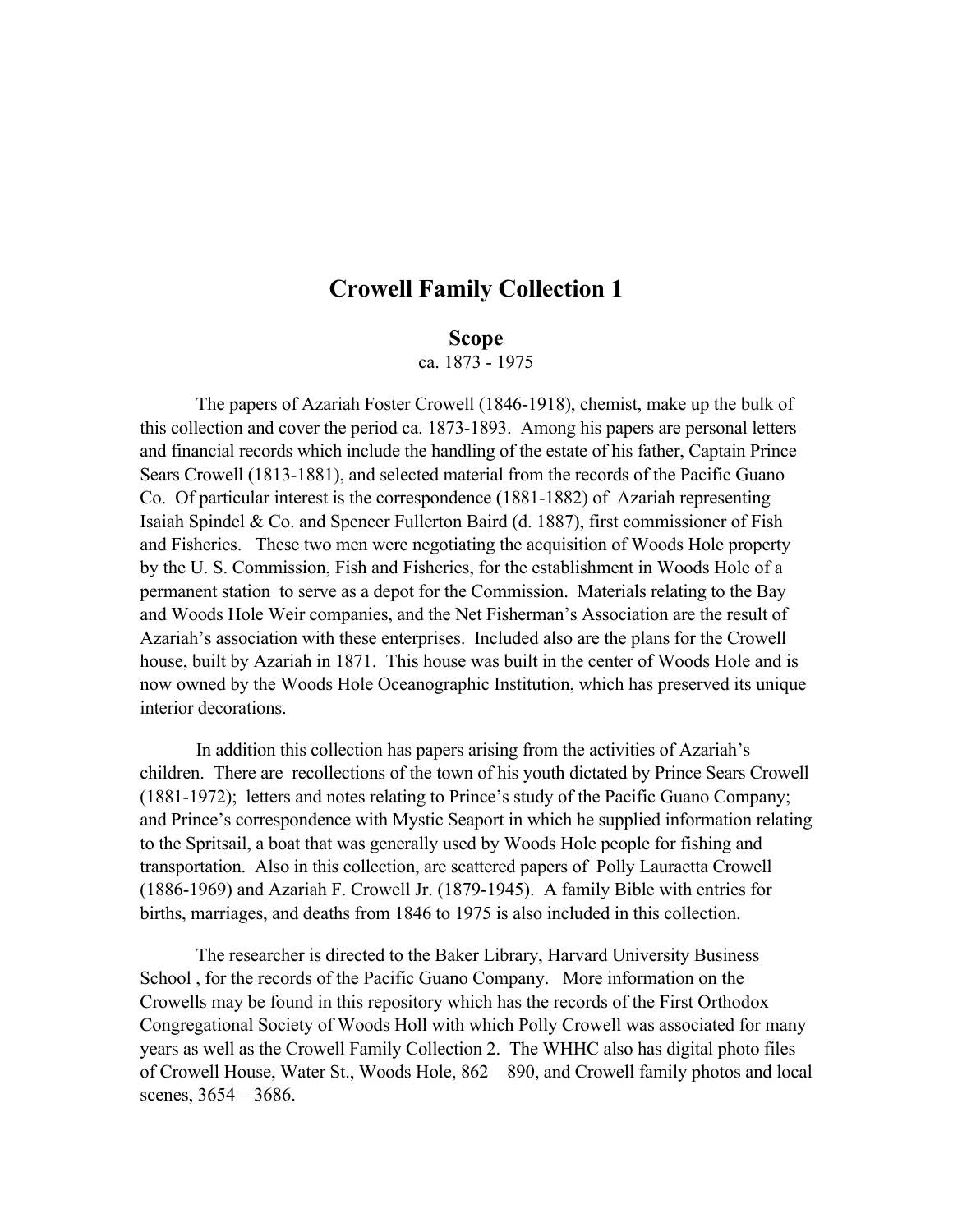# **Crowell Family Collection 1**

### **Box 1 – Part 1**

#### **Captain Prince Sears Crowell** (1813-1881)

- 1-1. Letter. From Captain Prince Sears Crowell to son, Azariah F. Crowell, July 19, 1876, about position of Chemist at the Pacific Guano Company. Handwritten original.
- 1-2. Letter. From Captain Prince Sears Crowell to J(ohn) M. Glidden, Treasurer, Pacific Guano Company, January 24, 1877. Handwritten original.
- 1-3. Correspondence with A. F. Crowell regarding subscription to Liberty Hall.
	- a. Letter. Letter which accompanied check to A. F. Crowell for subscription, October 14,1878. Handwritten original.
	- b. Receipt. Receipt for subscription made out to A. F. Crowell, November 13, 1878.Handwritten original.
- 1-4. Copies of pages from "They Built Clipper Ships in Their Backyard" by Admont G. Clark. Parnassus Book Service, Yarmouthport, Massachusetts, 1963. Xerox copies.

*Booklet covers the history of the Shiverick Shipyard in East Dennis and the captains who drove the ships, including Captain Prince Sears Crowell.*

#### **Azariah Foster Crowell** (1846-1918)

- 1-5. Original architectural drawings for the proposed Azariah Crowell house, Water St., Woods Hole, Massachusetts, 1869.
	- a. Floor plan, first floor.
	- b. Floor plan, second floor.
	- c. Details of dormers.
	- d. Piazza details, main cornice and bracket, elevation of bracket.
	- e. Note from Sears Crowell regarding drawings, July 20, 1982. Handwritten original.
- 1-6. Original architectural drawings for the proposed Azariah Crowell house, Water Street, Woods Hole, Massachusetts, n. d.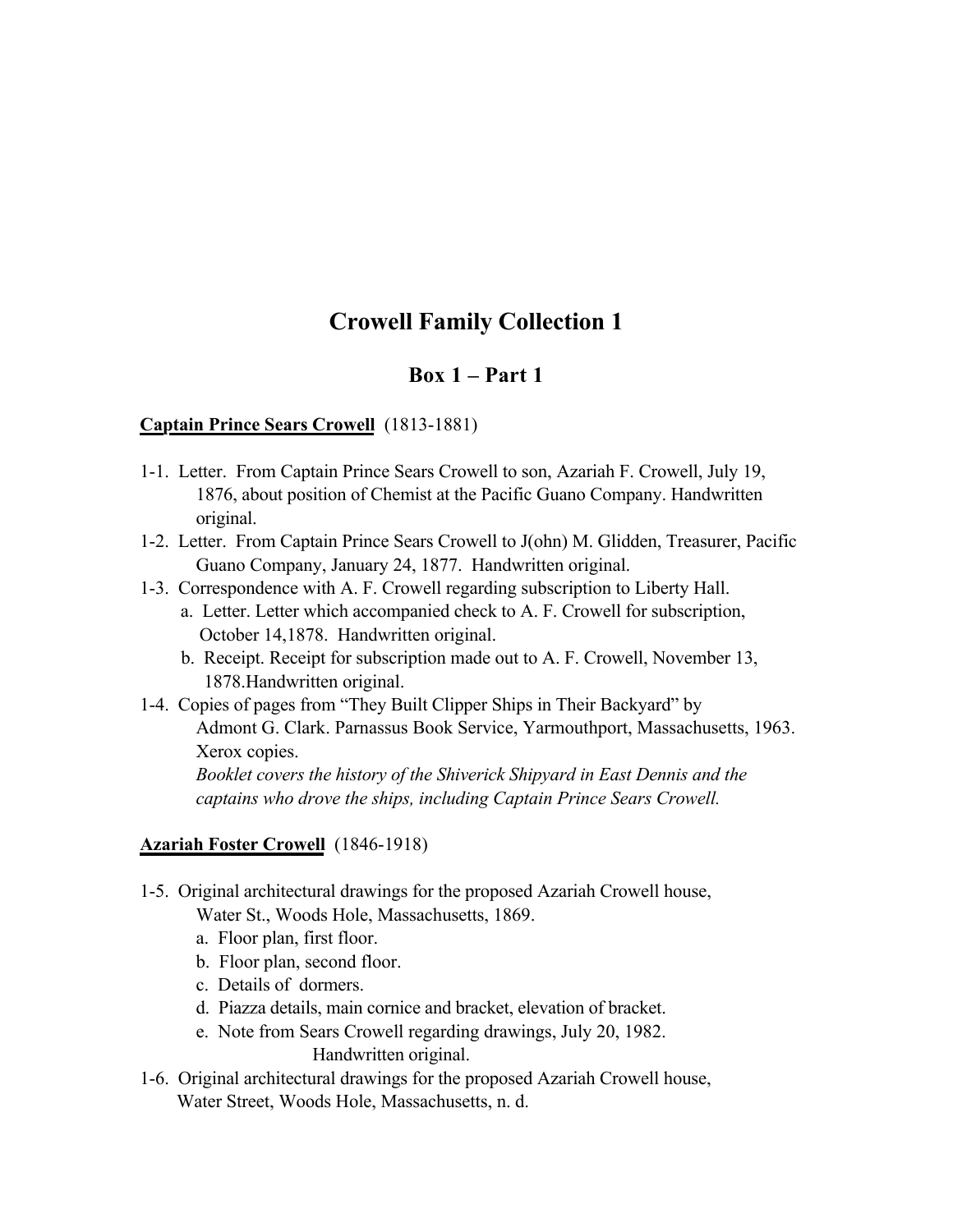- a. North Side.
- b. Front.
- c. Floor plan, first floor.
- d. Cross Section.
- e. Note from Sears Crowell regarding drawings, July 20, 1982. Handwritten original.
- 1-7. Original architectural drawings for the proposed Azariah Crowell house, Water Street, Woods Hole, Massachusetts, n. d. Floor plans for first and second floors.
- 1-8. Letter. Letter from A. F. Crowell to his father, Prince Sears Crowell, January 14, 1870 about the proposed house in Woods Hole. Xerox copies of handwritten original and xerox of typed transcription.
- 1-9: Bills and Receipts for construction of Crowell House, Woods Hole, Massachusetts. Accession Number 95-22. Gift of Mrs. Albert Robertson.
	- a. Receipted bill for excavation and foundation work from Philip H. Haskell to A.F Crowell, October 15, 1870. Handwritten original.
	- b. Bill of accounts, 1870, from Bartlett White to A.F. Crowell, for various building supplies for the house construction. Paid 1871. Two receipts from Bartlett White included. Handwritten originals.
	- c. Letter. Letter with proposal for heating Crowell house, August 13, 1870 (?) from T.S. Clogston & Co. Handwritten original.
	- d. Bill for steam heating equipment from T.S. Clogston & Co. to A.F. Crowell, January 5, 1871. Handwritten original.
	- e. Bill from Curtis & Cobb for groceries and refrigerator, April 15, 1871.
	- f. Bill for construction from Ezekiel E. Swift to A.F. Crowell, June 31, 1877. Handwritten original.
	- g. List of bills and receipts included in folders 1-9 and 1-10. n.d. Typed.
- 1-10. Bills and Receipts for House, Arbor and addition, 1870s-1880s. Handwritten originals.
	- a. Bill to A.F. Crowell from Greene & Woods, New Bedford for materials to construct arbor, 1882.
	- b. Bill for fresco and house painting written to Corsi & Rebholtz, May 10, 1882.
	- c. Bill from J.K. & R. Sears for building supplies, 1882.
	- d. Bill from J.K. & R. Sears for building supplies, 1880s (n.d.).
	- e. Bill from J.W. Davis for painting work and supplies, July 6, 1882.
	- f. Bill from J.K. & R. Sears for building supplies, 1883.
- 1-10a. Typed manuscript: "Crowell House and Bible," by Sears Crowell, ca. 1975. Original and xerox copy.
- 1-11. License granted to A. F. Crowell for oystering by Thomas Lewis, Jr. Town Clerk, 1870. Handwritten original.
- 1-12. Household bills and receipts, 1870 1879 . Handwritten originals.
- 1-12a. Household bills and receipts, 1880 1889. Handwritten originals.
- 1-12b. Household bills and receipts, 1890 1902. Handwritten originals.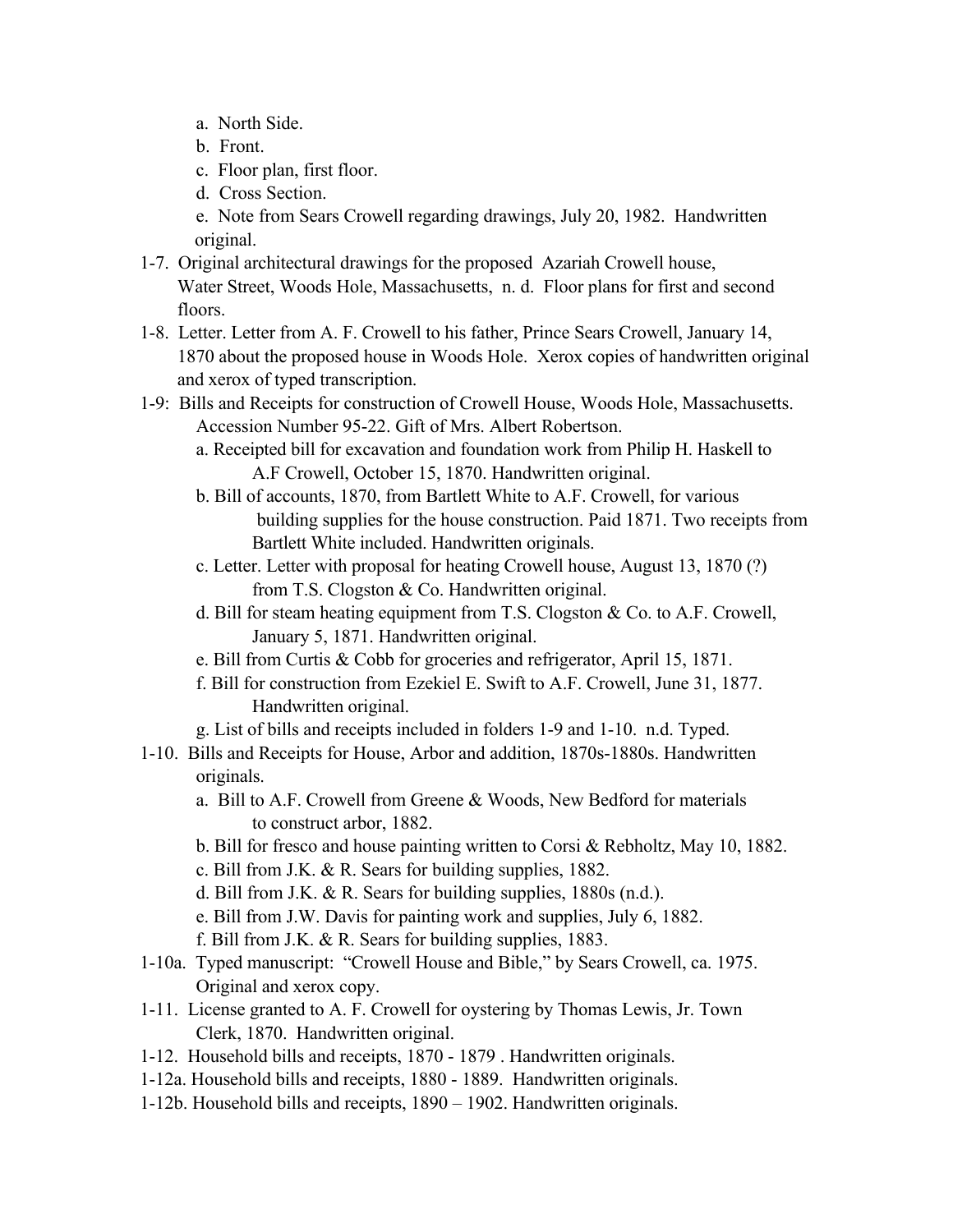- 1-13. Bill from A. Wentworth & Co. for Memorial Stone for Hannah Eldridge Crowell (wife) and Owen Eldridge Crowell (son, age 1 yr.), April 29,1873. Handwritten original.
- 1-14. Letter to A. F. Crowell from. C. C. Crowell, December 19, 1873. Handwritten original.
- 1-15. Receipts written to A. F. Crowell, Treasurer of W. H. Weir Co., 1870 and 1874. Handwritten originals.
- 1-16. Invoices from American Net and Twine Company to A. F. Crowell for fishing supplies, 1874. Handwritten originals.
- 1-17. Petition and letter relating to remonstrance of the Net Fisherman's Association to a bill presented to the Massachusetts legislature, 1874 & 1879. Handwritten originals.
- 1-18. Letters to A. F. Crowell, 1871 -1883 and n. d. Handwritten originals and 1 xerox copy.
- 1-19 Correspondence regarding the purchase of the Bar Neck Property: Letters between P. S. Crowell, E Gould, and A. F. Crowell, 1880. Handwritten originals.
- 1-20. Invoices: from Thomas Howes to A. F. Crowell for Weir Companies, 1879-1881. Handwritten originals.
- 1-21. Receipts: Pacific Guano Co., 1882. Handwritten originals.
- 1-22. Bill and Letter from R.H. Eddy to A. F. Crowell regarding the preparation of a fertilizer patent application, 1882. Handwritten original.
- 1-23. Account Book: a. Net Fisherman's Association, A. F. Crowell, Treasurer, 1886-1890. b. A. F. Crowell Household Accounts, 1896-1915.
- 1-24. Invoice from Isaiah Spindell and others to Sam'l L. Powers re preparation of Fishery Bill, 1887. Mimeographed copy.
- 1-25. Notes of Azariah Crowell re Bar Neck Property, 1889. Handwritten originals.
- 1-26. Statement of dissolution of the partnership of Isaiah Spindell & Co., 1890. Handwritten original.
- 1-27. Town Meeting Article and supporting comments by A. F. Crowell for the improvement of Woods Hole town landings, 1893 (?). Handwritten original.
- 1-28. Comments by A.F. Crowell in support of Town Meeting article to allow Falmouth Library Trustees to loan books to the other circulating libraries in the town (Woods Hole Social Library), 1893. Handwritten original.
- 1-29. Comments by A.F. Crowell in support of Town Meeting article to build a new high school, 1893. Handwritten original.
- 1-30. Statistics by A. F. Crowell on scholars in Falmouth, 1893. Handwritten original.
- 1-31. Subscription list (football) by A.F. Crowell, n. d. Handwritten original.
- 1-32. Writings by A. F. Crowell on Falmouth Public Schools, 1915. Handwritten originals and handwritten transcriptions of each.
- 1-33. Brochure for the Pacific Guano Company, n. d. *Very poor xerox copy.*
- 1-34 Christmas Letter containing comments on the sale of Crowell House, 1971. Xerox copy (originals in Sears Crowell Collection).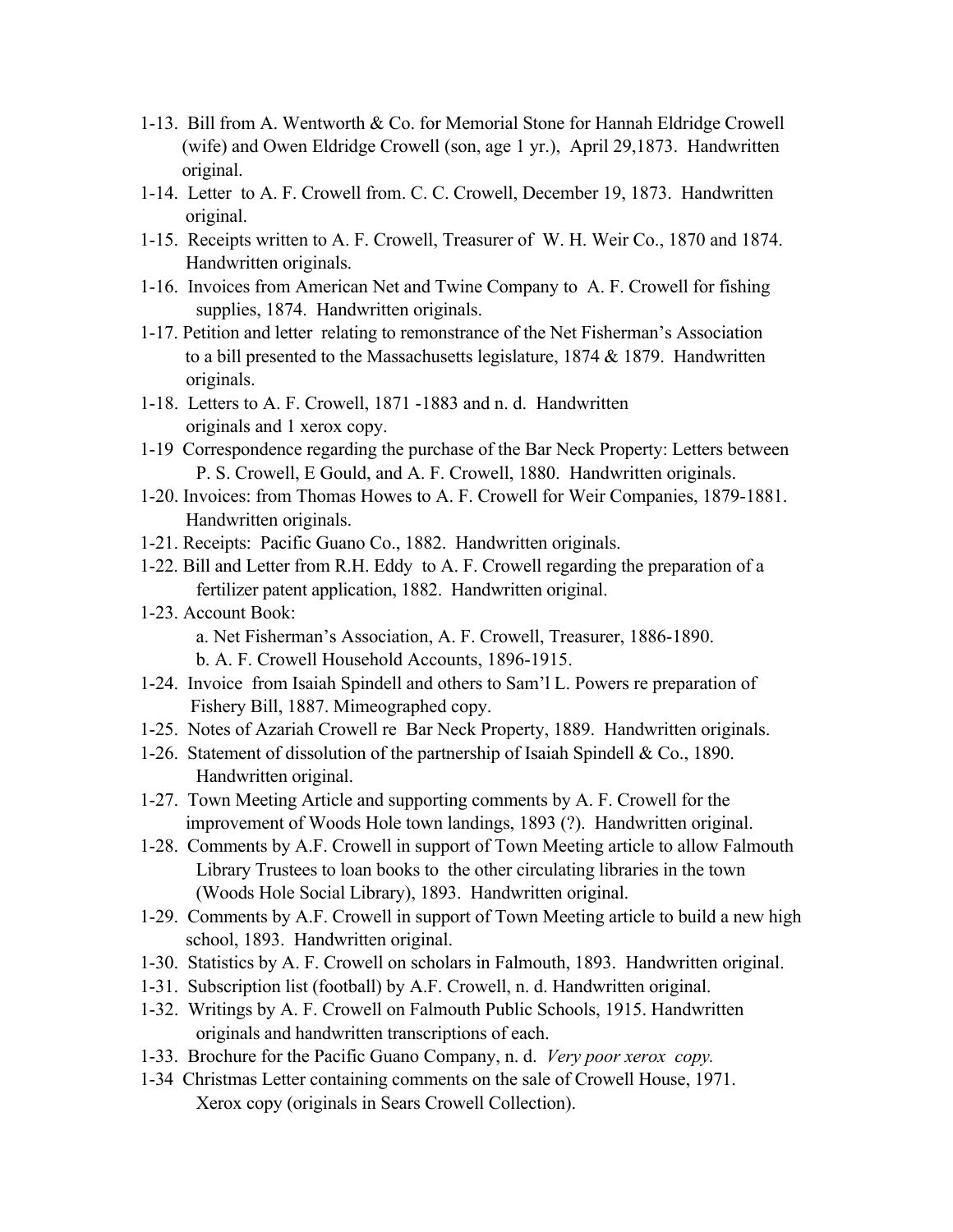1-35. Memo (WHOI Memorandum) from J(ames) R. Mitchell to Dr. (Paul) Fye re: History of Crowell House, 1973. *Poor thermofax copy and xerox copy.*

### **Box 1 – Part 2**

#### EPHEMERA AND PHOTOGRAPHS:

- 1-36. Ephemera:
	- a. Olive Beverly's comments regarding the A. F. Crowell family's residing in Roxbury, MA, April 27, 1999. Typed memo.
	- b. Program for the Dedication of the Walnut Avenue Congregational Church, Roxbury, MA, February 27, 1889. Printed original.
	- c. Photograph: Walnut Avenue Congregational Church, Roxbury, MA. n. d. Blue print mounted on board.
- 1-37. Photographs:
	- a. Mercy Freeman Allen. n.d. Copy.
	- b. Azariah Foster Crowell. n. d. Copy.
	- c. Asa Shiverick. n. d. Original cabinet card.

#### **Azariah Foster Crowell Jr.** (1879-1945)

- 1-38. Handwritten letter to Azariah F. Crowell, Jr. from "Aunt Clara," 1902 . Original.
- 1-39. Invitation to Bureau of Fisheries dedication (Vinal N. Edwards), 1925. Printed original.

### **Prince S. Crowell** (1881-1972)

- 1-40. Ephemera:
	- a. Note to Prince from schoolmate Cora, February 15, 1903. Handwritten original.
	- b. Three Railroad school term tickets issued by New York, New Haven & Hartford Railroad Company between Woods Holl and Falmouth, 1898 & 1899.
- 1-41. Correspondence with Mystic Seaport regarding the Woods Hole Spritsail boat, 1960. Original and typed copies.
- 1-42. Two letters to Norman T. Allen from P. S. Crowell about his research into the guano factories in the south (South Carolina and Swan Island), 1961 & 1962. Handwritten originals.
- 1-43. Dictated memories of Community Hall and his youth. 1966. Three xeroxed copies.
- 1-44. Incomplete version of 1-43. Dictated memories of Community Hall and his youth. December 29, no year. Typed.
- 1-45. Notes taken on P. S. Crowell's talk re Pacific Guano Factory by Christiana Amberson. n. d. Typed originals.
- 1-46. Letter from Dorothy (Mrs. John) Chapman to Boynton Glidden with handwritten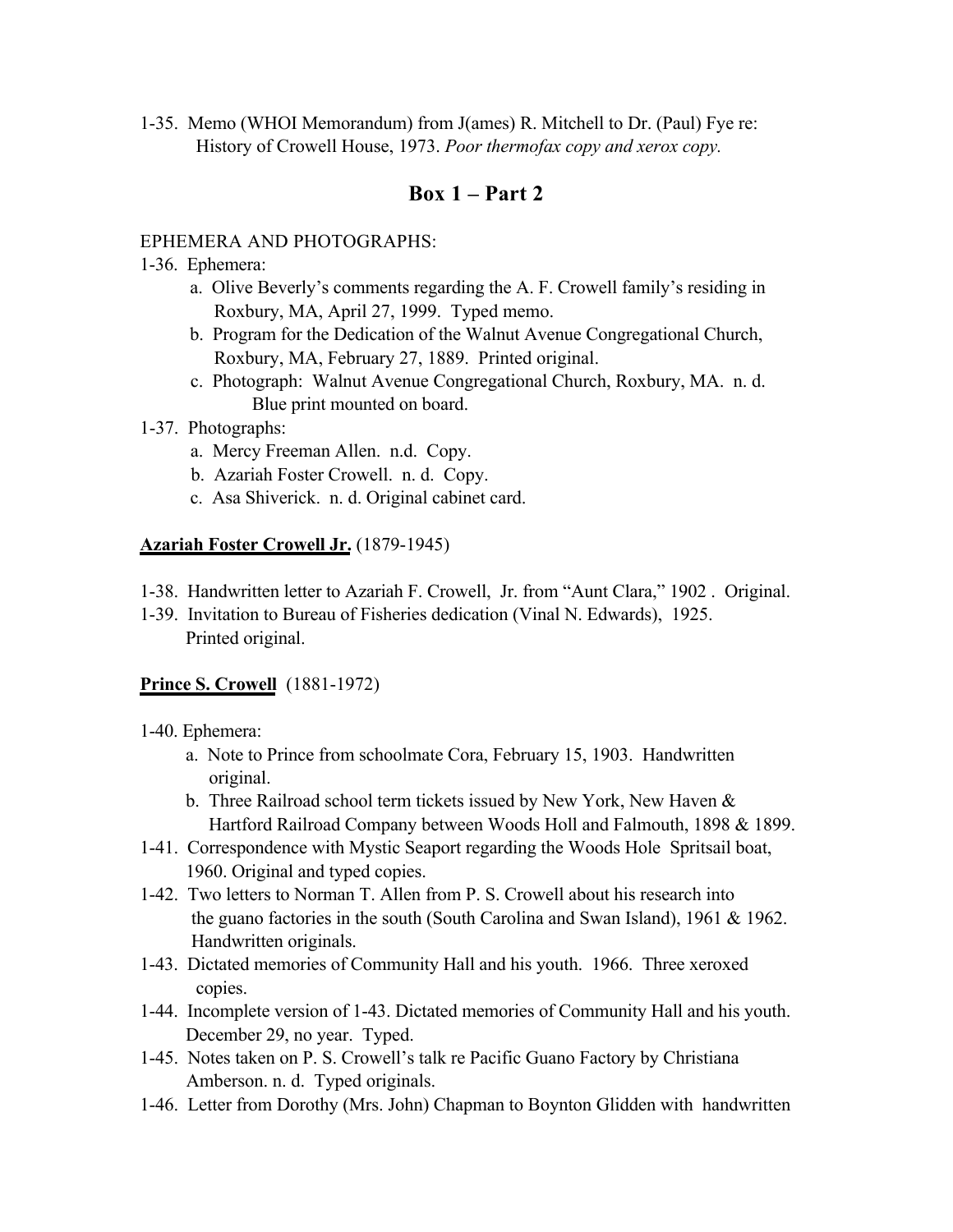note to Prince Crowell, n. d. Typed original with handwritten note.

1-47. Article on Polly Dillingham Foster Crowell (1811-1897). *Dennis Historical Society Newsletter*, November, 2004.

# **Crowell Family Collection 1**

### **Box 1A**

- 1A-1. Bill of Sale. Eleazar Nickerson property, 1859. Handwritten original.
- 1A-2. Letter: Lydia Burgess to Mercy Crowell, January 2, 1882. Handwritten original.
- 1A-3. Boston Real Estate Tax Bill to Mercy F. Crowell, October 1, 1888. Printed original.
- 1A-4. Crowell Invitations and Dance Cards, 1880s early 1900s. Printed originals.
- 1A-5. Correspondence from Wallace K. Butler to Prince Sears Crowell, 1890s. Handwritten and typed originals.
- 1A-6. Ephemera from Necktie Party, Liberty Hall, February 22, 1897.
- 1A-7. Lawrence High School Journals: *The High School Pioneer,* 1901, 1902, 1903.
- 1A-8. Letters and Postcards: to Ruth Crowell, Mr. E. Allan Crowell, Mrs. Azariah Crowell, Jr., Mary B. Weston and Mertie Crowell. Also 7 blank postcards depicting Woods Hole, early 1900s.
- 1A-9. Certificate of Equator Crossing: Mrs. Prince Crowell, November 23, 1938.
- 1A-10. Report(s) on Hurricane of 19??. Handwritten original(s) and incomplete typed copy.
- 1A-11. History of model catboat built by E. Allan Crowell in early 1930s.
	- a. Typed manuscript.
	- b. 2 photographs of catboat model.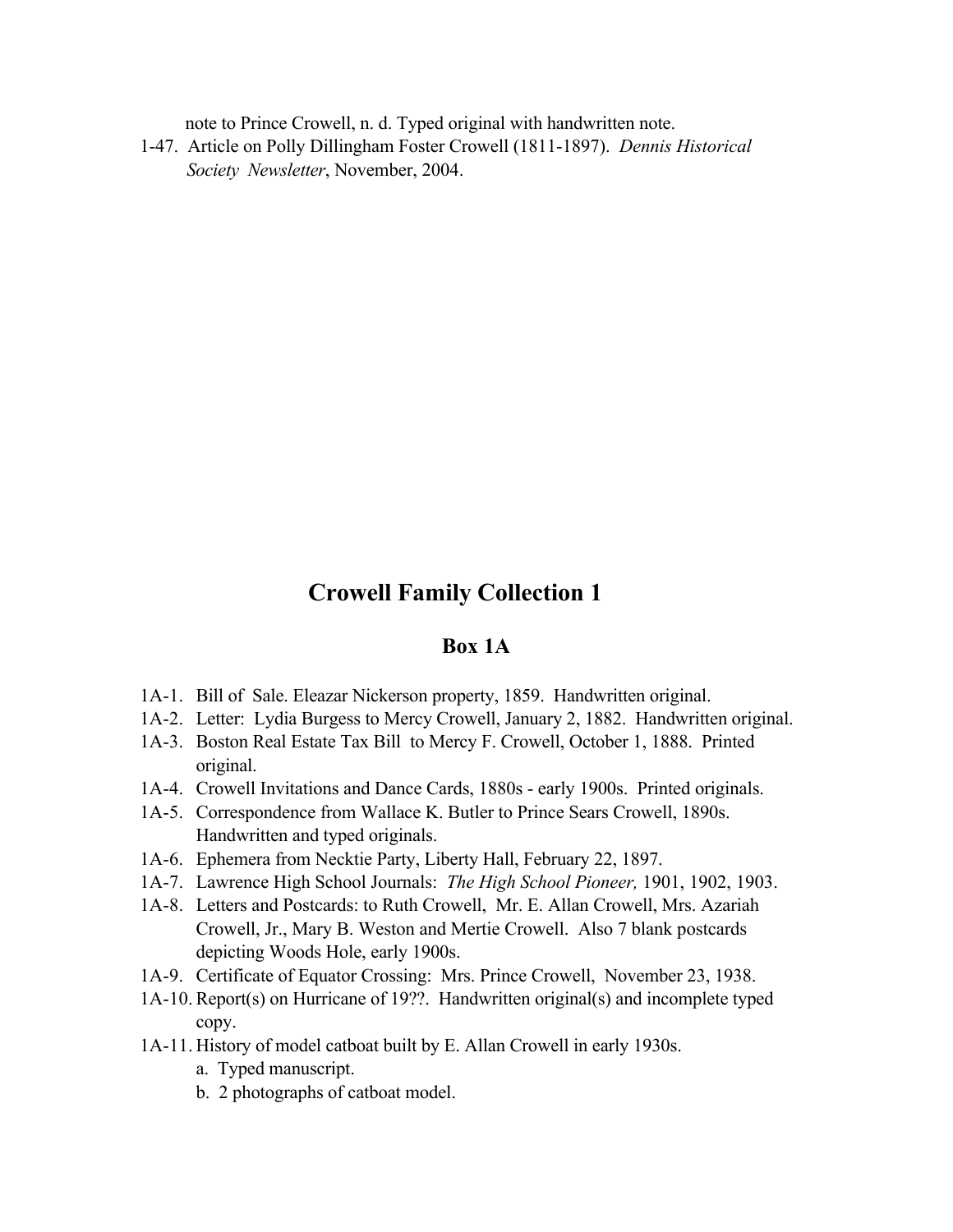- 1A-12. Newspaper clipping and photos: "Woods Hole Library Stages Open House, Shows Old Photos", *Sunday Standard Times,* New Bedford, Mass., April 19, 1959. *Features a photograph of Persis Crowell (also Prince S. and Dorothy Bowen).*
- 1A-13. Bills from Sam Cahoon's Fish Market to Mrs. Sears Crowell, 1951, 1959, 1960. Handwritten originals.
- 1A-14. Bill from Edward E. Swift to Dr. P. Sears Crowell. September 1, 1960. Typed and handwritten original.
- 1A-15. Newspaper article: "Children Loved Hearing Stories Of When Woods Hole Processed Guano", Falmouth *Enterprise*, Falmouth, MA, June 23, 1970.

*The article describes Prince Sears Crowell's visit to a 3rd grade class*.

- 1A-16. Material assembled by E. Frances (Cahoon) Shepherd, computer printout. a. Obituary: P. Sears Crowell. Typed copy of obituary which appeared in the *Cape Cod Times*, April 13, 2002.
	- b. Crowell Genealogy, written and assembled by E. Francis (Cahoon) Shepherd. Typed.
	- c. Notes concerning Crowell Woods Hole houses and property by Olive (Crowell) Beverly, n. d. Typed.
- 1A-17. Notes by Ethel Crowell describing Crowell family July  $4<sup>th</sup>$  celebration at their home on Bar Neck Road from 1955 to 1966. n. d. Xerox copy.
	- a. Photographs of Crowell participants in the celebrations: 1957, 1960, 1963,1966, 1967, 1969. Xeroxed copies.
	- b. Journal article: "The Fourth of July Parades", *Spritsail,* Volume 16, No. 2, Summer 2002. *Article appears on page 26.*
- 1A-18. Crowell Family Photographs and Drawing. Xeroxed copies.
	- a. Prince Crowell (Captain), n. d.
	- b. Azariah Foster Crowell, n. d.
	- c. Mercy Allen Crowell, 1903.
	- d. Thanksgiving at Medway: Azariah Foster Crowell and Mercy Allen with their children, n. d.
	- e. Drawing: Residence of P. S. Crowell, East Dennis, n. d.
- 1A-19. Crowell Genealogy
	- a. List of descendents of John Crowe, n. d. Computer printout.
	- b. List of known Crowell birth and death dates, n. d. Computer printout.
	- c. Diagram of Crowell Ancestry, n. d. Computer printout.
	- d. Listing of ancestors of the grandchildren of Azariah F. Crowell and Mercy Freeman Allen, n. d. Computer printout.
	- e. Bibliography of Genealogical Research, n. d. Typed.
	- f. Note regarding entries in Persis Crowell's Bible, n. d. Handwritten original.
	- g. List of marriages, births, and deaths from Crowell Family Bible, n. d. Handwritten original.
	- h. Genealogical diagram of the descendents of John Crowe, n. d. Computer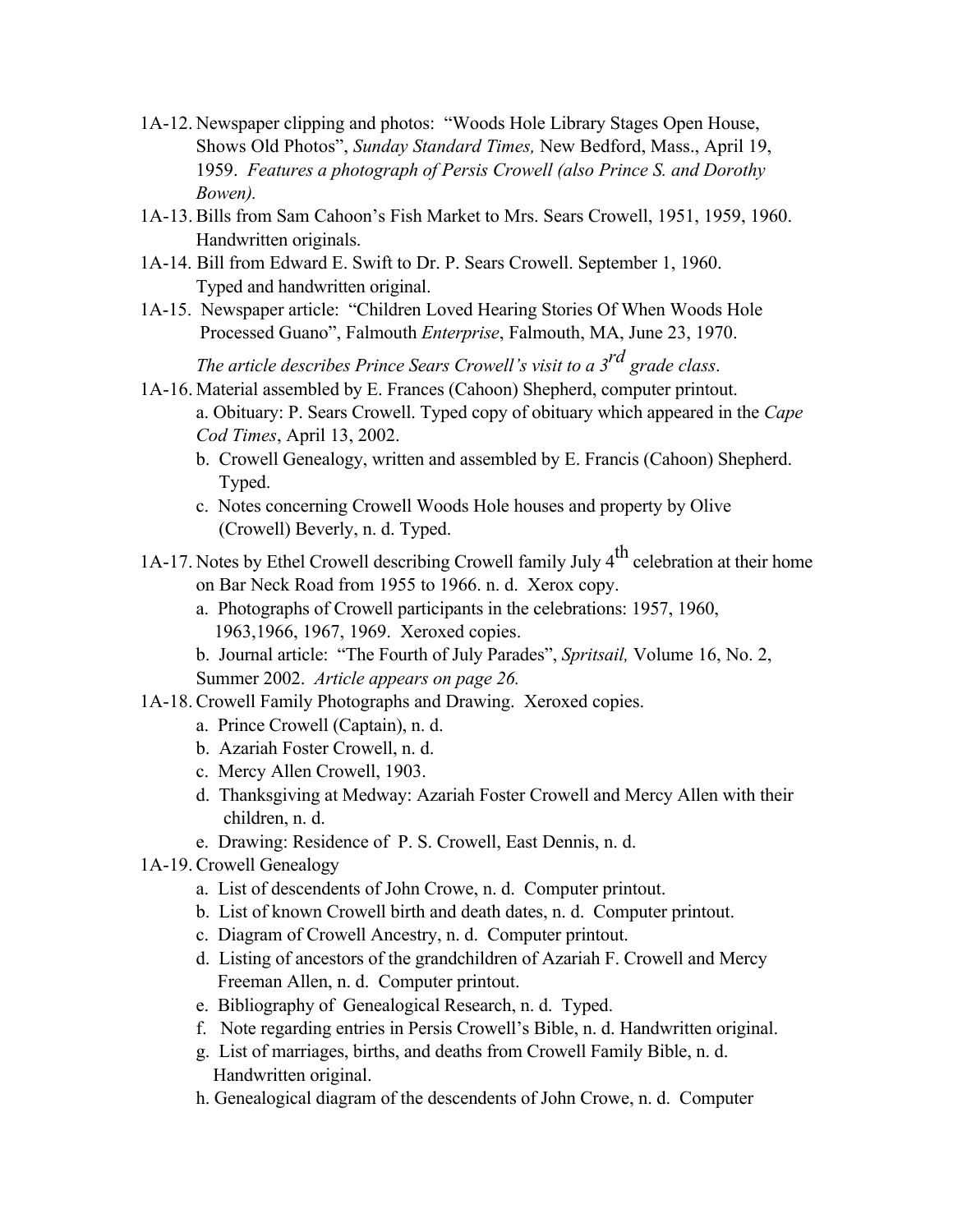printout.

i. Notes from Sears Crowell regarding display of information and years of the birth and death of family members, n. d. Typed original

# **Artifacts (in separate box)**

1A-20. Yardley soap box containing mementos of Mertie Crowell, glued in.

- a. Shell from Methodist Picnic at Long Pond, 1896.
- b. Signed shell from Gansett, August 1900.
- c. Stone from Gansett, August 30, 1906.
- d. Small carved wooden skull, n. d.
- 1A-21. Cookbook: *The New England Cookery*. Compiled by Lucy Emerson. Montpelier. Printed for Josiah Parks, 1808.
- 1A-22. Autograph Book belonging to Mertie Crowell, n. d.

# **Crowell Family Collection 1**

## **Box 2**

Correspondence Relating to the Acquisition of Property by the U. S. Fish Commission

- 2-1. Bill of Samuel L. Powers rendered to Isaiah Spindel & Co., February 8, 1881. Handwritten original.
- 2-2. a. Letter from Spencer F. Baird to Isaiah Spindel & Co., August 18, 1881. Handwritten original and Xeroxed copy. b. Envelope. Handwritten original and Xeroxed copy.
- 2-3. a. Letter (draft) from Azariah F. Crowell to Spencer F. Baird, September, 1881. Handwritten original. b. Envelope. Handwritten original.
- 2-4. Letter from Azariah F. Crowell to Spencer F. Baird, September 23, 1881. Copy.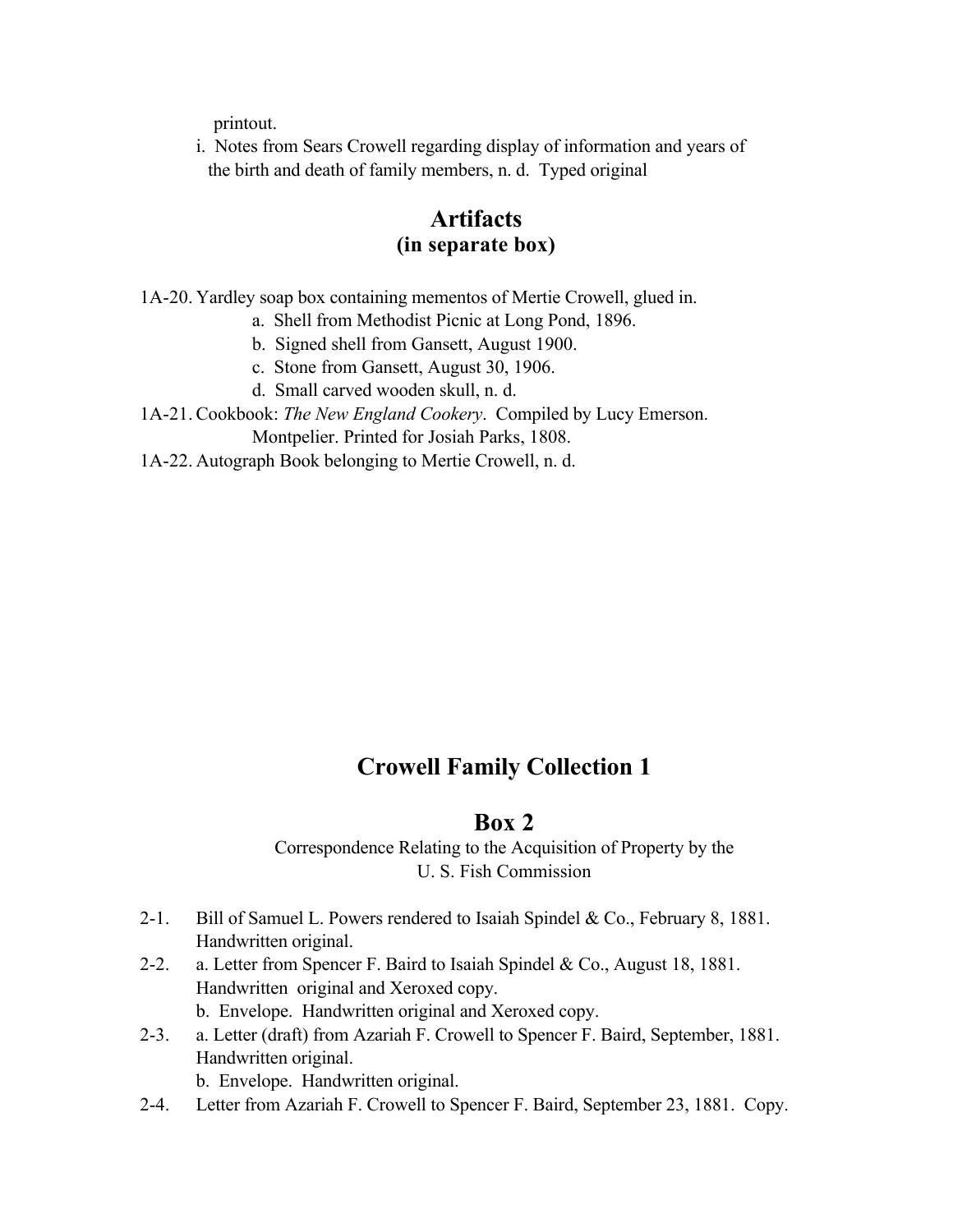- 2-5. Letter from Spencer F. Baird to Isaiah Spindel & Co., September 24, 1881. Handwritten original.
- 2-6. Letter from Spencer F. Baird to Isaiah Spindel & Co., January 9, 1882. Handwritten original.
- 2-7. Letter from Spencer F. Baird to Isaiah Spindel & Co., January 30, 1882. Handwritten original.
- 2-8. Letter (draft) from Isaiah Spindel & Co. to Spencer F. Baird, February 2, 1882. Handwritten original.
- 2-9. Letter from Spencer Baird to Isaiah Spindel & Co., February 6, 1882. Handwritten original.
- 2-10. Quit-Claim Deed from Isaiah Spindel to Azariah F. Crowell for a portion of the land later sold to the U. S. Fish Commission, March 20, 1882. Handwritten original.
- 2-11. Letter from A. M. Goodspeed to Azariah F. Crowell, September 9, 1882. Handwritten original.
- 2-12. Letter (draft) from Isaiah Spindel & Co. to Spencer F. Baird, September 12, 1882. Handwritten original.
- 2-13. Letters (drafts) from Azariah F. Crowell to George Marston, September 12 and 13, 1882. Handwritten originals.
- 2-14. Letter from Spencer Baird to Azariah F. Crowell, September 23, 1882. Handwritten original.
- 2-15. Letter (draft) from Isaiah Spindel & Co. to Spencer F. Baird, September 25, 1882. Handwritten original.
- 2-16. Letter from Spencer F. Baird to Isaiah Spindel & Co., October 11, 1882. Handwritten original.
- 2-17. Letter (draft) from Azariah F. Crowell to George P. Sanger, January 29, 1883. Handwritten original.
- 2-18. Letter to Prince Sears Crowell regarding Fish Commission correspondence, March 6, 1970. Typed original.

# **Crowell Family Collection 1 Box 3**

Polly L. Crowell and Ruth S. Crowell Autograph Book of Persis Crowell

- 3-1. Test for admission to Lawrence High School, 1895. Printed original. Several Xeroxed copies and partial copies.
- 3-2. Rules for government of pupils at Lawrence High School, 1896. Handwritten original. One Xeroxed copy.
- 3-3. Diary: Polly Crowell, Age 15. 1901. Typed copy.
- 3-4. Material for Celebration of Columbus Day, 1892. a. Printed program. Public School Celebration of Columbus Day, October 21, 1892. At Falmouth, Mass.